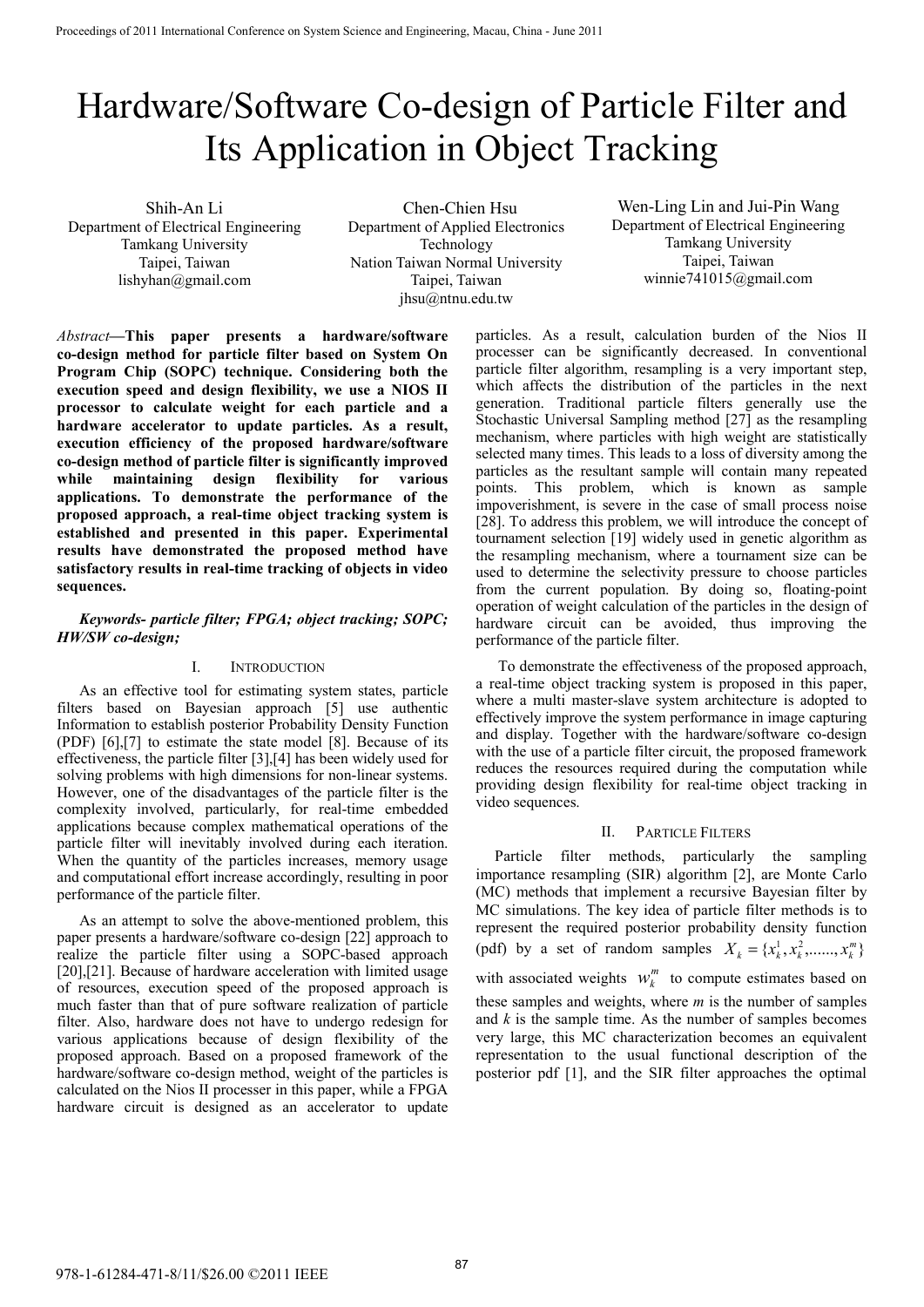Bayesian estimate. Essentially, a typical particle filter includes three computational steps:

#### *A. Weight Calculating*

Utilize measurement information  $z_k$  and particle  $x_k^m$  to calculate weight  $w_k^m$  associated with each particle  $x_k^m$  as a probability:

$$
w_k^m = p(z_k | x_k^m)
$$
 (1)

These weights are then normalized by the sum over all particle weights to obtain the posterior distribution.

$$
w_k^m = \frac{w_k^m}{\sum_{i=1}^m w_k^i}
$$
 (2)

# *B. Resampling*

The tournament selection widely used in genetic algorithm is adopted in this paper to avoid the problem of sample impoverishment, where a tournament size "*K"* can be used to determine the selectivity pressure to choose particles from the current population. By doing so, we can draw particles from

# $x_k^m$  according to the weight  $w_k^m$ .

# *C. Prediction*

Draw samples  $x_k^m$  from state transition probability  $p(x_k | u_k, x_{k-1}^m)$  conditioned on  $x_{k-1}^m$  at time  $k$  and control command  $u_k$ .

#### III. HARDWARE/SOFTWARE CO-DESIGN OF PARTICLE FILTER

Figure 1 shows a framework based on a hardware/software co-design approach for particle filters. We will use this framework to establish a real-time object tracking system.

As mentioned earlier in Introduction, most particle filters involve vast amount of computational complexity, thus resulting in challenges for real-time embedded applications. For example, particle filters implemented in embedded processor, such as Nios II processor, have very slow execution speed. As an attempt to provide design flexibility for various embedded applications and accelerate execution efficiency, a hardware/software co-design method using hardware description language Verilog is proposed in this paper, in which modular design is used to construct the major components, including a Particle Filter Accelerator and a Weight Calculating module. In what follows, we will describe these functional modules in more details.

#### *A. Particle Filter Accelerator*

The Particle Filter Accelerator module is a hardware circuit designed to accelerate the execution speed. As shown in Fig. 1, there are five important circuits in the Particle Filter Accelerator module, including (1) Initialization, (2) Particle Update, (3) Random Number Generator, (4) Particle Filter State Machine, and (5) On-chip Memory. Respective functionalities of these modules are described as follows:

*1) Initialization module:* The Initialization module is used to initialize particles required for the particle filiter. There are three components to achieve this objective, including (a) Boundary Comparison module, (b) State Controller module, and (c) FIFO module.



Figure 1. Hardware/software co-design of particle filter.

*2) Particle Update module:* This module is used to update particle data. This module is used to process the resampling and prediction steps to generate updated particle for the next gernation. There are three components in this module. (a) Resampling module:

The Resampling module reads out the particle data and weight data from the Particle Filter State Machine module. Based on a tournament selection mechanism using random data #1, this module generate particles (Temp Particle Data) for use in the prediction step.

# (b) Prediction module

The Prediction module generate New Particle Data by adding some random noises from Random Data #2 as perturbations to particles (Temp Particle Data) from the Resampling module. When all particles are generated, they will be trasnferred and saved into the On-chip memory through Particle Filter State Machine.

# (c) State Controller #2 module:

This State Controller #2 module is used to control and coordinate the Particle Update module. First, the Resampling module will transfer the partilce data and weight data from Particle Filter State Machine module. And next, the State Controller #2 will wait the Prediction module to complete all particle prediciton. Finally, the State Controller #2 will send the new particle data to the On-chip memory through Particle Filter State Machine.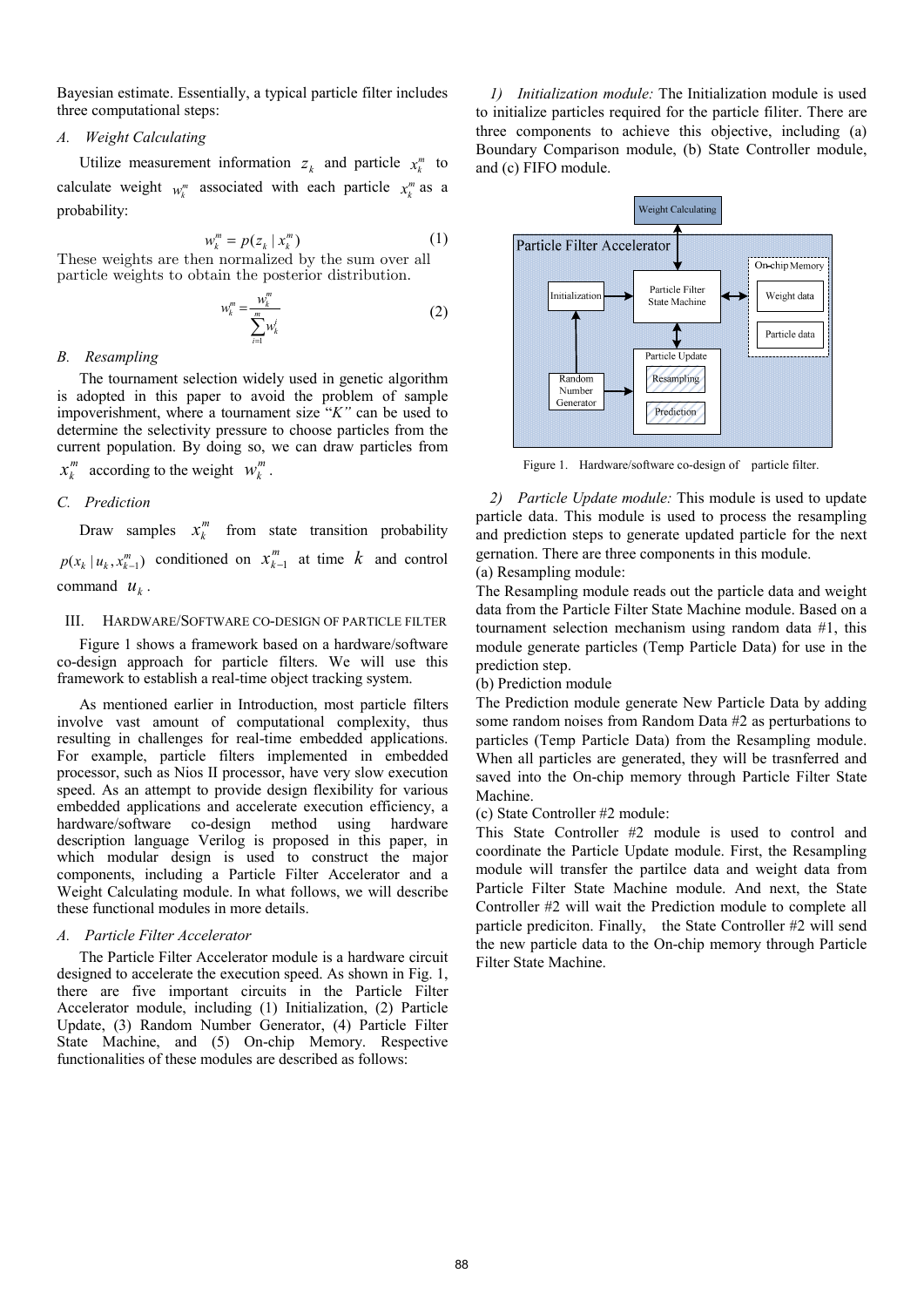

Figure 2. Particle update module.

*3)* Random Number Generator module*:* A Keep-It-Simple- -Stupid (K.I.S.S) random number generator (RNG) algorithm is implemented [26] in this paper. The idea is to use simple, fast, individually promising generators to get a composite that will be fast, easy to code.

*4) Particle Filter State Machine module:* The Particle Filter State Machine module is designed using state machine to change state for access RAM data. There are three states in this state machine, including the initialization state, weight calculating state, and particle update state.

#### *B. Weight Calculating*

Fig. 3 shows the components of the proposed weight calculating module, including a Nios II processor for software weight assignment, a Hardware Weight Assignment Master module, and a Weight Slave. Because various applications need to be dealt with, the weight calculating module should accommodate the diversities of problems, and is therefore preferably implemented by a software module for evaluating weight functions in the first place.

The weight calculating module is designed with multi master-slave architecture, as shown in Fig. 3. Both Nios II processor and Hardware Weight Assignment Master can transfer the weights to Particle Filter Accelerator module by using Weight Slave module. Because Nios II processor can calculate weight by software code, therefore the use of Nios II processor has better design flexibility for various embedded applications. For a particular problem, we can use hardware implementation to speed up execution speed once prototype testing is completed.



Figure 3. Weight calculating module.

# IV. OBJECT TRACKING VIA THE PROPOSED PARTICLE FILTER

Based on a multi master-slave [23] architecture, this paper proposed a SOPC design method to accelerate the processes of image capturing, image display, and object tracking via the particle filiter method. The architecture of the proposed proposed real-time object tracking system is shown in Fig. 4.

#### *A. Image capture process*

The CMOS Capture module will transfer image data to both the SSRAM and the SDRAM storage via an Avalon bus. The image data in SDRAM will be used to calculate the weight of the particles. The image data stored in SSRAM will be used to display the CMOS original image.

#### *B. Image display process*

The LTM Display module will transfer image data from SSRAM to LTM module and mark the object coordinate by a red rectangle on the screen.

#### *C. Image tracking process*

For real-time object tracking, each particle represents a coordinate in the image plane. In this paper, a Nios II processor is used to calculate weight associated with a particle. Because image data is very large, which requires significant computation, therefore a hardware circuit to calculate the weight for particles is desired. The weight calculating results will be transferred to the Particle Filter Accelerator module via the Weight Slave module. Finally, the particle with the highest weight value will be chosen and sent to the LTM module to display the object coordinate.



Figure 4. Architecture of the real-time object tracking system.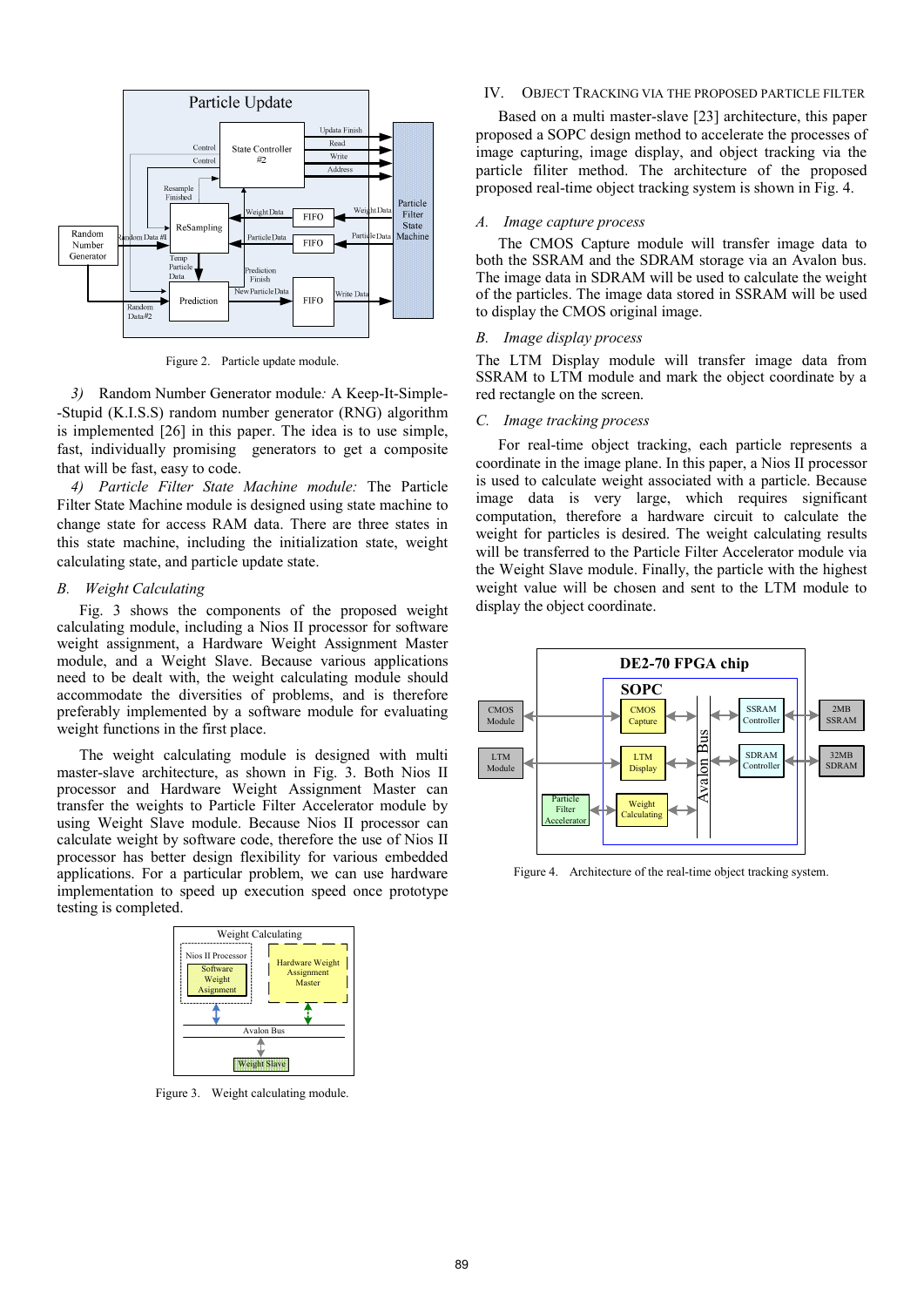# V. EXPERIMENTAL RESULTS

In this paper, a DE2-70 development board by Altera [25] is used as an experiment platform for evaluating the performance of the proposed approach. We will compare the performance of particle filter implemented by both hardware and software design methods, followed by experiments of the proposed object tracking system, where a red ball is the object to be tracked. A set of 32 particles is used in the particle filter.

#### *A. Performance of the Particle Filter Accelerator*

 TABLE I shows the time elapsed for two major computational steps of the particle filter via hardware and software implementation to search and track a red object. It is clear that hardware circuit has far better performance than software implementation. A speedup up to 7000 times can be obtained by using the Particle Filter Accelerator. However, hardware circuit design is more difficult than software realization. Therefore, we can use hardware/software co-design method to accelerate execution speed while maintaining design flexibility.

# *B. Performance of the object tracking system*

TABLE II shows the performance of the real-time object tracking system. Two mask size of 32×32 and 64×64 are respectively used to validate the system performance of the particle filter, where weight calculation are implemented by either software and hardware implementation. As demonstrated in this table, a speedup of approximately 4 times can be achieved by the proposed hardware/software co-design method.

#### VI. CONCLUSIONS

In this paper, a SOPC-based framework for particle filters is proposed. Both Nios II processor as sofeware weight assignment or hardware weight assignment master as a hardware accelerator can be used to calculate weights for the particles. As a result, a balance between execution efficiency and design flexibility of the particle filter can be maintained. In the practical experiment, a multi master-slave architecture is proposed to demonstare image capturing, display, and object tracking in a video sequences. As demonstrated in the experimental esults, the proposed hardware/software code-design method has satisfactory performance for real-time object tracking.

| TABLE I. | EXECUTION PERFORMANCE OF PARTICLE FILTER |
|----------|------------------------------------------|
|          |                                          |

|                               | Time elapsed $(\mu s)$ |           |              |
|-------------------------------|------------------------|-----------|--------------|
| <b>Computational step</b>     | <b>SW</b>              | <b>HW</b> | <b>Times</b> |
| Initialization                | 589.568                | 0.08325   | 7081.898     |
| Re-sampling and<br>prediction | 4511.552               | 1.7925    | 2516.9       |

TABLE II. PERFORMANCE OF REAL-TIME OBJECT TRACKING VIA HW/SW CO-DESIGN

| <b>Method</b>      | <b>Mask</b><br>size | Module                        | <b>Time</b><br>elapsed<br>(ms) | <b>Iteration</b><br>(times/s) |
|--------------------|---------------------|-------------------------------|--------------------------------|-------------------------------|
| HW/SW<br>co-design | $32\times32$        | Weight<br>calculation<br>(SW) | 19.77598                       | 50                            |
|                    |                     | Particle update<br>(HW)       | 0.0017925                      |                               |
|                    | $64\times 64$       | Weight<br>calculation<br>(SW) | 78.323196                      | 13                            |
|                    |                     | Particle update               | 0.001785                       |                               |

#### ACKNOWLEDGMENTS

This work was partially supported by the National Science Council, Taiwan, under Grant 99-2221-E-003-025-MY2.

#### **REFERENCES**

- [1] M. Isard and A. Blake, "Condensation--conditional density propagation for visual tracking," *International Journal of Computer Vision*, vol. 29, no. 1, pp. 5-28, 1998.
- [2] Y. Rui and Y. Chen, "Better proposal distributions: object tracking using unscented particle filter," *IEEE Computer Vision and Pattern Recognition*, pp. 786-793, 2001.
- [3] P. M. Djuric, J. H. Kotecha, J. Zhang, Y.Huang, T. Ghirmai, M. F. Bugallo, and J. Miguez, "Particle filtering," *IEEE Signal Processing Magazine*, vol. 20, no. 5, pp. 19-38, 2003.
- [4] P. M. Djuric, T. Lu, and M. F. Bugallo, "Multiple particle filtering," IEEE *International Conference on Acoustics Speech and Signal Processing'07*, pp. III-1181-III-1184, 2007.
- [5] Y. C. Ho, and R. C. K. Lee, "A Bayesian approach to problems in stochastic estimation and control," *IEEE Transactions on Automatic Control*, vol. AC-9, pp. 333-339, 1964.
- [6] J. H. Kotecha, and P. M. Djuric, "Gaussian Particle Filtering," *IEEE Transactions on Signal Processing*, vol. 51, no. 10, pp. 2592-2601, 2003.
- [7] N. de Freitas, "Rao-Blackwellised particle filtering for fault diagnosis," *IEEE Aerospace Conference Proceedings*, vol. 4, pp. 4-1767-4-1772, 2002.
- [8] Fujun Pei, Pingyuan Cui, and Yangzhou Chen, "Adaptive MCMC Particle Filter for Nonlinear and Non-Gaussian State Estimation," *Innovative Computing Information and Control*, pp. 494-494. 2008.
- [9] G. Kitagawa and W. Gersch, *Smootness Priors Analysis of Time series*, New York: Springer-Verlag, 1996.